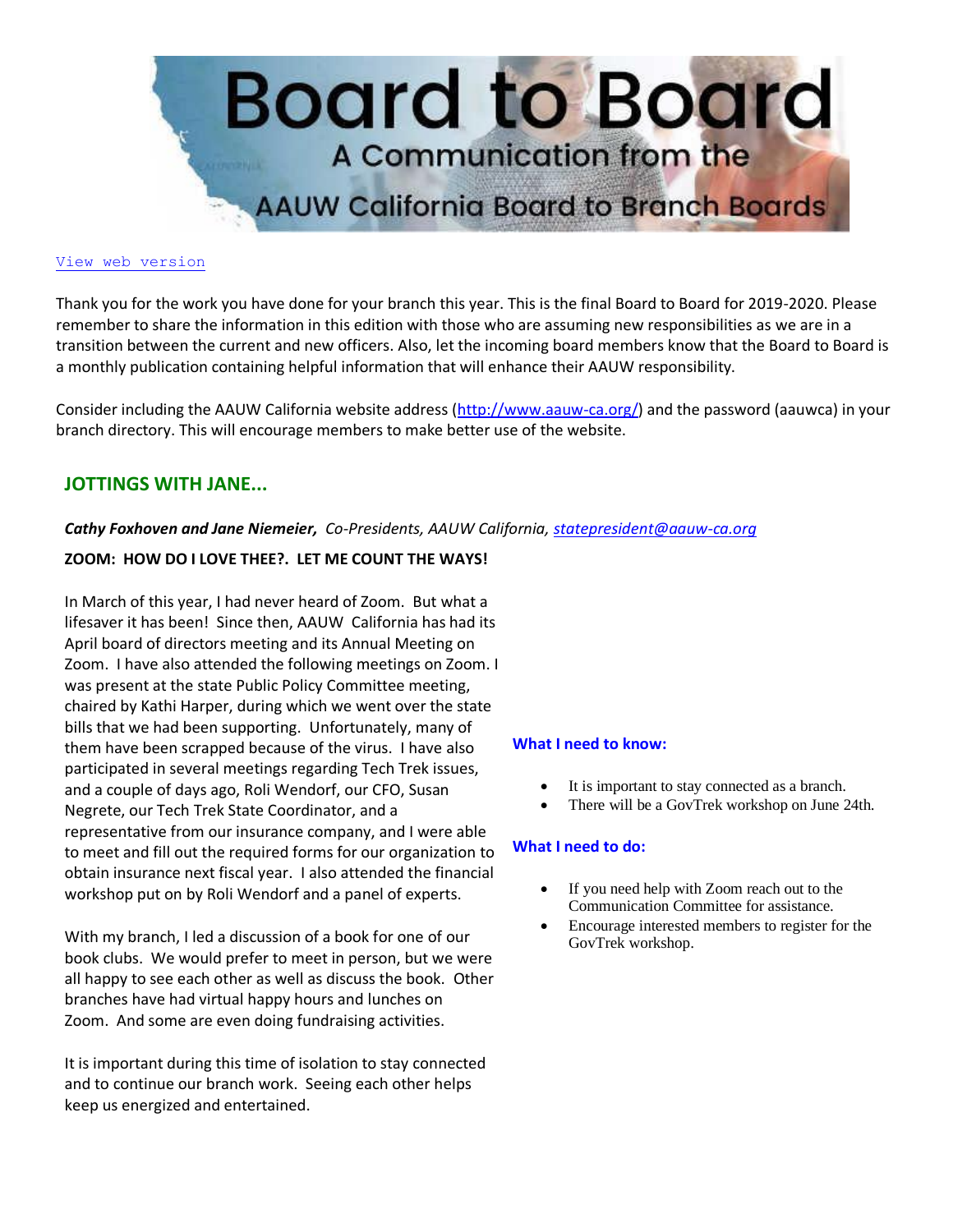If your branch hasn't tried Zoom, please reach out to one of your state leaders for help. Our wonderful Communications Committee, led by Sandi Gabe, can get you started. You will be happy with the experience of connecting via Zoom.

Be sure and sign up for the GovTrek workshop, taking place on June 24th at 2 pm on Zoom. Click [HERE](https://www.aauw-ca.org/govtrek-how-to-rock-the-next-generation/) to sign up.

# **AAUW FUND**

*Dianne Owens, Director, AAUW Fund Committee Chair, [aauwfund@aauw-ca.org](mailto:aauwfund@aauw-ca.org)*

## **NEWS YOU CAN USE**

Named Gift Certificates—All certificates for branches have been mailed and should have been received. Please let me know if you have not received yours. I will take care of it immediately, so you have them for your June presentation.

With the COVID-19 pandemic, I know many of you have had to cancel your spring AAUW Fund events. If that is the case for your branch, why don't you remind your members of the letter they recently received from Kim Churches, AAUW CEO, about AAUW's Annual Giving Drive? The goal for the drive is \$250,000 raised by June 15th. A tax-deductible contribution of \$25, \$50, or \$100 will go a long way to help AAUW move aggressively on gender equity. All member donations will be attributed to your branch if your members note that on their check or use their member number on the website. You can click [HERE](https://www.aauw-ca.org/category/aauw-fund/) to access the information and forms you need on the AAUW California website. Or email me for more information!

Thanks for being flexible and creative during this pandemic. Our work for equity in education and the workplace are critical and we must keep up the fight for a fairer world!

**What I need to know:** AAUW National has a goal of raising \$250,000 by June 15th. Donations will help AAUW move toward gender equity. There is a statewide branch competition encouraging members to become Legacy Circle members. A major perk in becoming a Legacy Circle member is knowing AAUW will be here in the future.

**What I need to do:** Let Dianne know if your branch has not received your Named Gift Certificates. Remind members about AAUW's Annual Giving Drive and encourage members to become Legacy Circle members..

**Should I include this in my branch newsletter?** Yes.

*Submitted by Charmen Goehring, [charminme@yahoo.com](mailto:charminme@yahoo.com) and Judy Horan, Legacy Circle Liaisons, [queenjah@pacbell.net](mailto:queenjah@pacbell.net)*

## **CALIFORNIA IS IN IT TO WIN IT!**

We are pleased to announce a statewide branch competition starting July 1st and ending November 30th that will help branches work toward 5-Star status while helping to ensure AAUW's future. We are encouraging members to become Legacy Circle members and the branch with the highest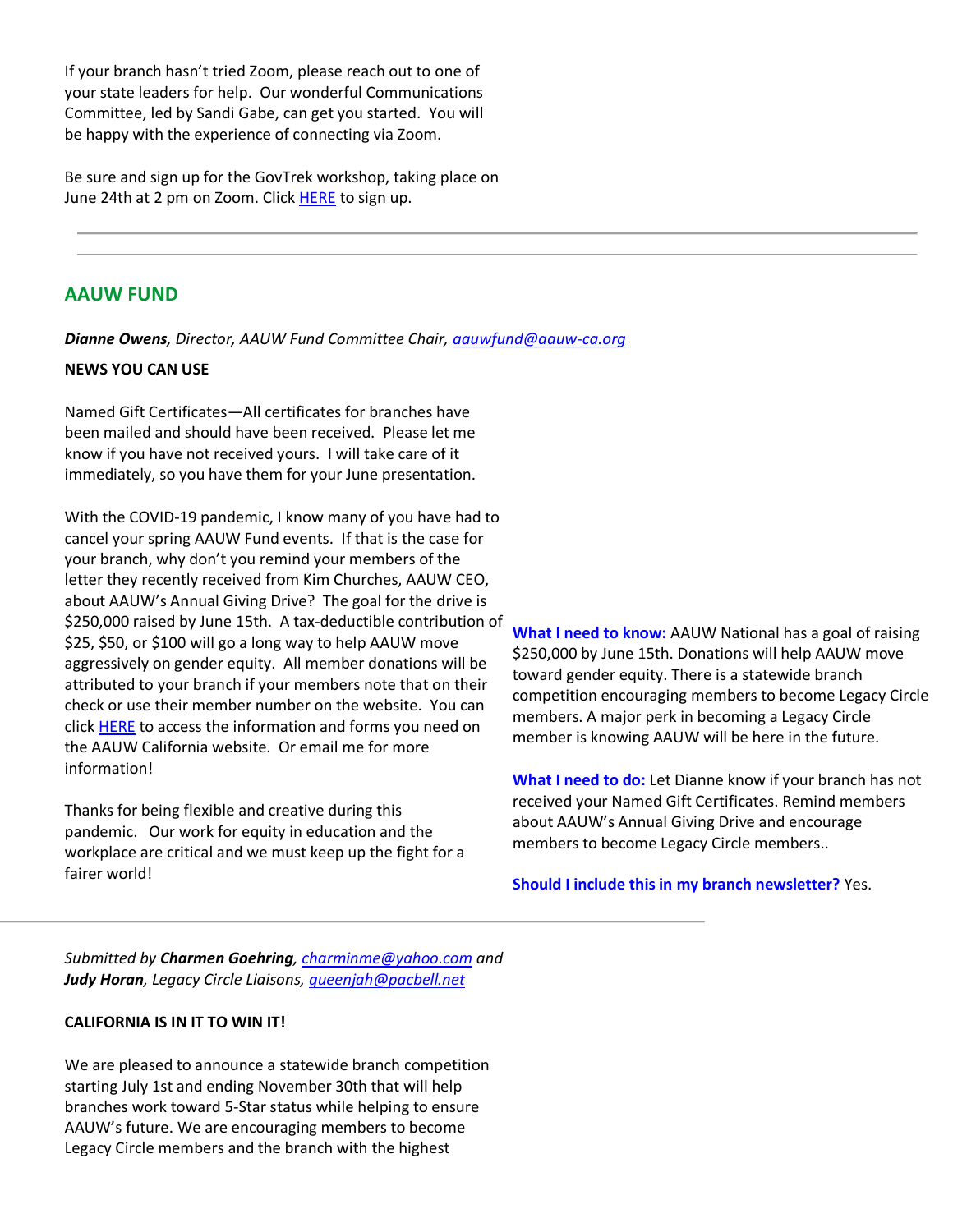number of new members during the contest period will be deemed the winner. In addition to announcements across social media and on the state and national websites, the winning branch will have a special Zoom video strategic update with AAUW California President Dianne Owens, AAUW Director of Development Heather Miller, and other special guests.

Becoming a Legacy Circle member is quick and easy and comes with perks, the most important of which is knowing AAUW will be here in the future. Let the competition begin!

#### **BRANCH SUPPORT**

*Sharyn Siebert, Director, Branch Support Committee, [branch@aauw-ca.org](mailto:branch@aauw-ca.org)*

#### **SIP-ing CONTINUED**

While we maintain sheltering in place, or carefully being reopened with social distancing and looking like bandits—we need to maintain contact with our membership!

You might have some members without the internet, or who prefer not to use it. Therefore, we cannot "ZOOM" with them. Are you reaching out to everyone, especially now that we are in the membership renewal period? I hope so.

If you cannot reach someone by email, are you phoning—like we used to do? Did you know that you can sign up for a free conference call service? [\(Freeconference.com](http://freeconference.com/) - is a free service members be it by Zooming, email, or phoning. anyone can use.) A toll-free number is provided for everyone to use. Even those without cell or internet service can be given **Should I include this in my branch newsletter?** Yes. that designated phone number. Or you can conference several members at one time onto a phone call via smartphone.

Please remember that every member is valuable. Make sure they all know it.

And it appears that we might soon be able to sip a beverage of your choice with one or two others, maintaining a safe distance!

**What I need to know:** It is important to reach out to all members.

**What I need to do:** Determine the best way to reach all

# **COLLEGE/UNIVERSITY (C/U) COMMITTEE**

*Donna Lilly, C/U Committee Chair, [cu@aauw-ca.org](mailto:cu@aauw-ca.org)*

**YOUR VOICE AND ACTION MATTERS ON CAMPUS What I need to know:** It's a good time to thank your college/university partners for promoting Start Smart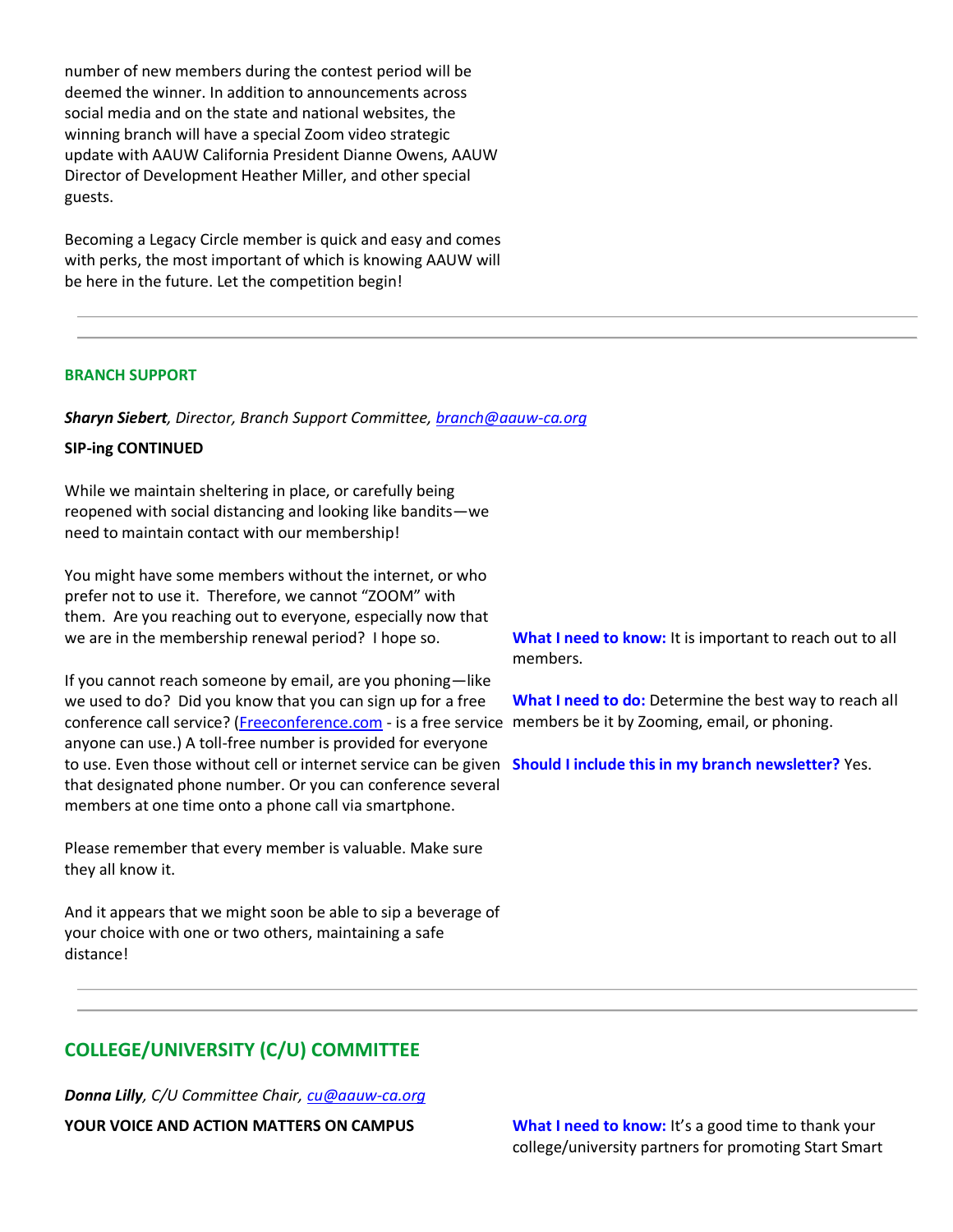Don't forget to thank the college/university partner representatives at your local campus for promoting pay equity through Start Smart workshops, registering students to vote, and specific events that your branch members collaborated with the campus leaders during the fall 2019 and spring 2020 semesters. Send an email or text thank you to your local C/U campus representatives. You can look them up by clicking [HERE.](http://www.aauw-ca.org/documents/2019/11/aauw-california-college-university-data-sheet.pdf/) You may be prompted for the website password. Contac[t webteam@aauw-ca.org](mailto:webteam@aauw-ca.org) if you need assistance.

The graduation season that never happened across the state is a fact this year, but you can make a difference in the life of estudent affiliates who were part of an AAUW student organization/club at your local campus. Create or purchase blank certificates and send a Certificate of Achievement for their leadership in the AAUW student organization/club. Suggest in your letter that they add the certificate to their resume and discuss the importance of their AAUW involvement during their job interviews. Campus representatives and students will appreciate your thoughtful emails, texts, and letters during these stressful pandemic times.

A path to financial literacy for all college students who are working or interviewing is vital at this time with 40 million unemployed in the U.S. Work Smart workshops are a free online opportunity to learn how to negotiate a salary, benefits, a raise, or advancement in the work world. Clic[k HERE](https://www.aauw.org/resources/programs/salary/) for the Work Smart and Start Smart website link. Please add the link to your branch website for easy access by your branch members and friends.

workshops.

**What I need to do:** Continue the momentum by posting the Work Smart and Start Smart links on your website.

**Should I include this in my branch newsletter?** No. this information is primarily for board members.

# **COMMUNICATIONS**

*Sandi Gabe, Director, Communications Committee Chair*, *[communications@aauw-ca.org](mailto:Communications@aauw-ca.org)*

## **ZOOMING ALONG!!**

Are you trying to keep your branch connected? Do you need more help? Encourage your members to volunteer to learn how to teleconference and become your branch expert. The webteam will offer Zoom training to branch members and leaders via two webinars in July. Registration is required. Pass it along!

July 10th, 4-6 pm. Registe[r HERE.](https://us02web.zoom.us/webinar/register/WN_QE0l4rpURye93q1Se6iLEQ)

July 20th, 2-4 pm. Registe[r HERE.](https://us02web.zoom.us/webinar/register/WN_mpnV2Go-QSekq4i02FtHhQ)

#### **What I need to know:**

- There will be two sessions of Zoom training in July.
- July 1st is the submission deadline for completing the BOR.

## **What I need to do:**

- Make sure your branch has updated the BOR and the MSD.
- Encourage your members to attend a free Zoom session.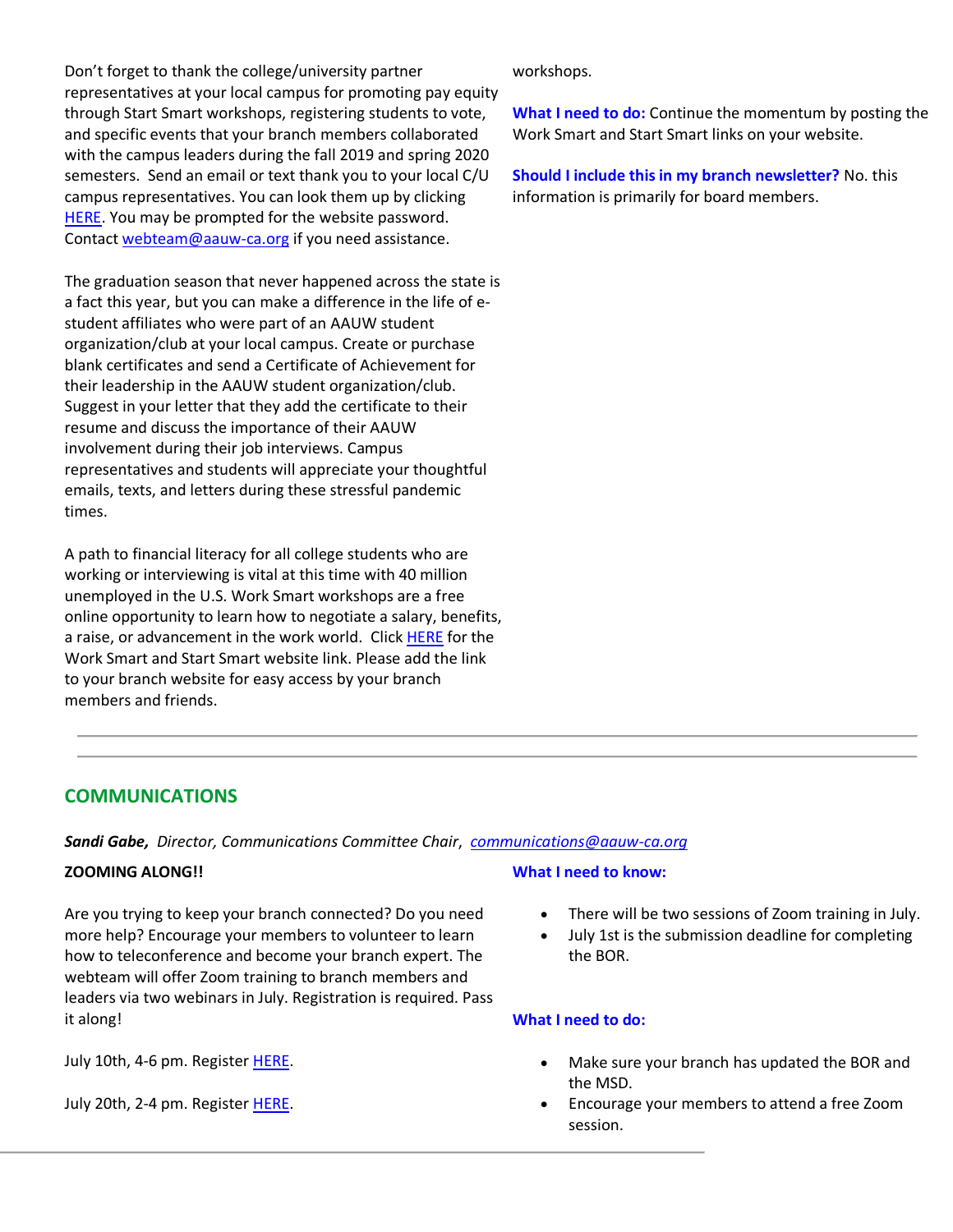#### *Submitted by Julika Barrett, AAUW California Office Manager, [office@aauw-ca.org](mailto:office@aauw-ca.org)* **Should I include this in my branch newsletter?**

## **2020 - 2021 BRANCH OFFICERS REPORT (BOR)**

Thank you to the branches who have completed their branch officer reports (BOR) for 2020-2021 in a timely manner. For the remaining branches selecting, electing, and posting their branch officers to the BOR, please remember that the submission deadline is July 1, 2020.

The AAUW California online BOR system houses the information we use to communicate with branch officers. The information you enter accomplishes three vital functions:

- 1. Adds to and corrects our database of branch officers.
- 2. Provides the communication channel from AAUW California to your branch board members. Job-specific emailing groups will receive important messages throughout the year.
- 3. Creates the annual state directory with contact information for specific board positions.

Please note that the Membership Services Database [\(MSD\)](https://svc.aauw.org/RECore/inc/login_wp.asp?_wpnonce=6010122fda&access_str=1492ac1e8673e0f21f5d40b1122c6e95) of AAUW National and the BOR of AAUW California are separately maintained membership lists that require separate updates. For BOR updates, the branch presidents and presidents-elect received an email with instructions and the ID and passwords in early May. A recent reminder also went out to branches who have not yet submitted their list of officers.

Please do the following if you still need to enter your branch officers:

Access the BOR using the email that you received that contains your username and password.

Notif[y office@aauw-ca.org](mailto:office@aauw-ca.org)

- if you cannot locate your BOR ID and password or are having trouble using the BOR, or
- if your branch is having difficulty selecting a board for the coming year or is considering disbanding.

Click **HERE** for the step by step instructions located on the AAUW California website.

- The updating of the membership databases is for the officers only
- The Zoom training is for any branch member so please let your branch know of this training.

## **FINANCE**

*Roli Wendorf, Chief Financial Officer, Finance Committee Chair, [cfo@aauw-ca.org](mailto:cfo@aauw-ca.org)*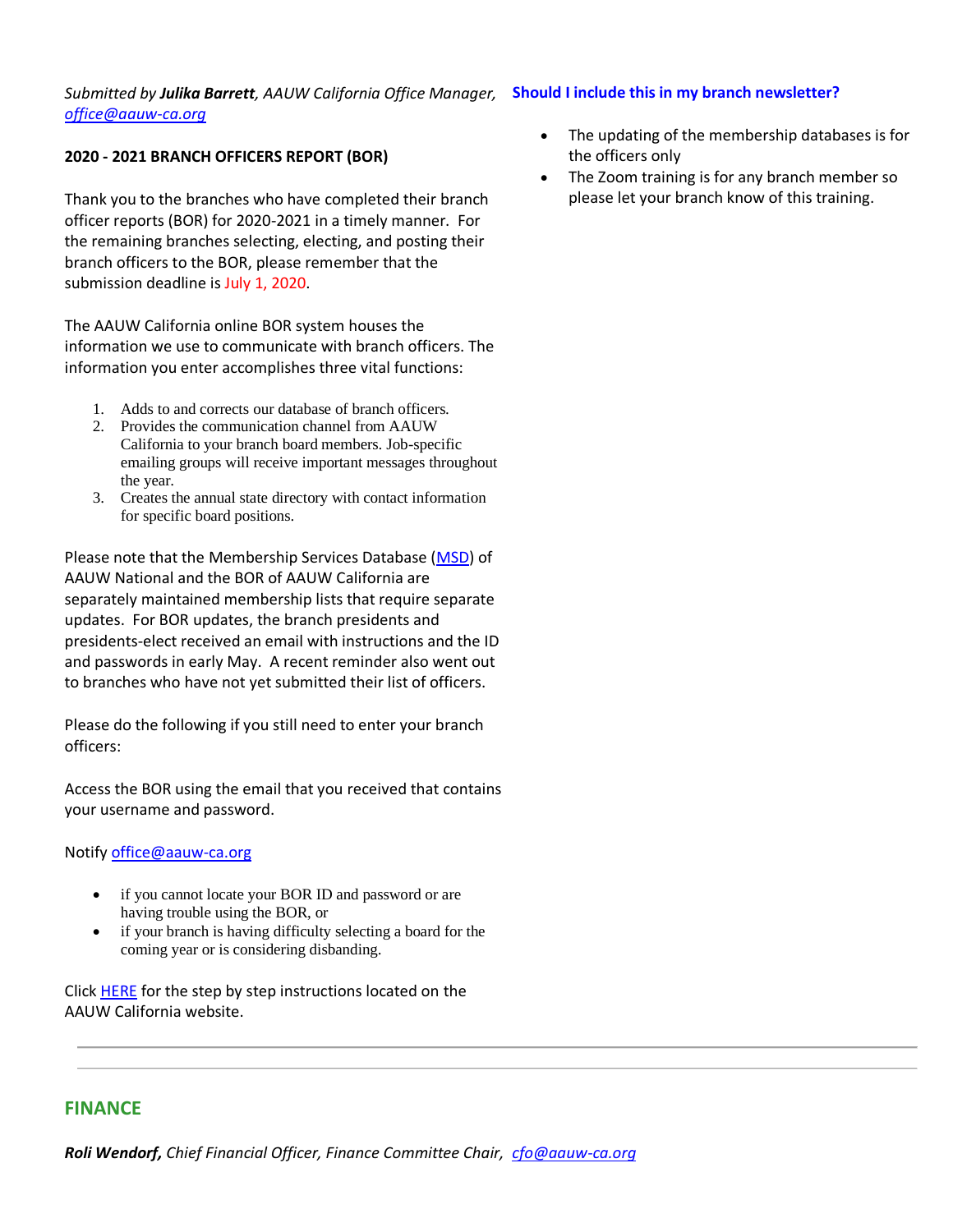#### **FINANCE WORKSHOP MATERIALS AND NEW TAX FORM**

The finance workshop, "A Roadmap for Branch Financial Management: All Your Questions Answered" was held as a Zoom webinar on May 19th. With 145 attendees, it proved to be a very effective way of reaching out to finance officers and others interested in branch financial issues.

The workshop was recorded and is available on the website along with slides, references, and examples from various branches of how to do budgets and reporting. We have also provided answers to questions asked before and during the workshop. [Do check out the website.](https://www.aauw-ca.org/a-roadmap-for-branch-financial-management-all-your-questions-answered/)

Please be aware that there is a new tax form requirement from the Attorney General's Office for all organizations with income under \$50,000, which applies to a large number of our branches. In addition to the RRF-1 form, the [new form CT-TR-1](https://oag.ca.gov/sites/all/files/agweb/pdfs/charities/charitable/ct-tr1-form.pdf) (Charitable Trust Treasurer Report form) is also required. The filing date is November 15th. We will soon be providing examples of filled out forms by a few different branches. They will be available on the website to help you with this new requirement.

**What I need to know:** There is a new tax form requirement. The recorded May 19th Finance webinar is available on the AAUW California website.

**Should I include this in my branch newsletter?** No, this information is for the officers.

## **LEADERSHIP DEVELOPMENT**

*Elaine Johnson, Director, Leadership Development Committee Chair, [leaderdev@aauw-ca.org](mailto:leaderdev@aauw-ca.org)*

**TODAY AND TOMORROW: BRANCH LEADERSHIP DEVELOPMENT IN A TIME OF CRISIS**

Branch members have the opportunity for personal leadership development as well as the opportunity to contribute to the leadership development of others within their branch. During this time of crisis, it is more important than ever that we support each other and nurture our members.

There are some useful tools that the Leadership Development Committee has made available to branches. Click [HERE](https://www.aauw-ca.org/leadership-resources/) to find them on the AAUW California website.

There are more branch leadership resources here than any one branch could implement. Pick and choose what makes sense for your branch knowing that one size does not fit all. A current resource can be found under the general leadership information as Developing and Sustaining Effective Leadership. This includes a Leadership Development Plan.

**What I need to know:** Leadership resources are available to support state and branch leaders.

**What I need to do:** Review the AAUW California website to find resources.

**Should I include this in my branch newsletter?** No. These resources are primarily for branch leaders.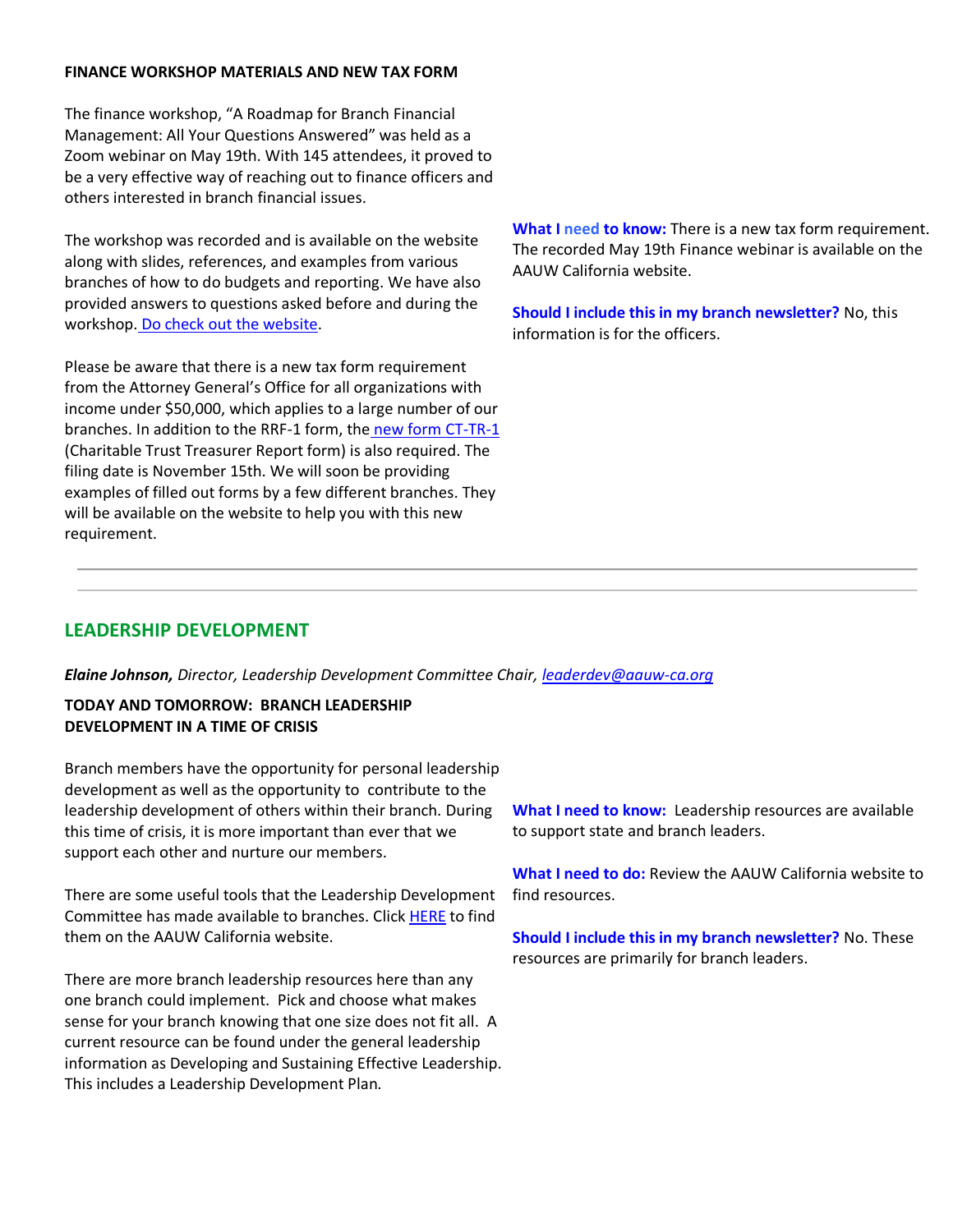You can rest assured that your newly elected board is committed to the mission of AAUW and to making your branch successful.

There is no better time than now to step up and take on a leadership role in support of the goals of AAUW.

The Leadership Development Committee is proud that we can support branches with materials that can ease the transition to online meetings and webinars.

# **PUBLIC POLICY**

#### *Kathleen Harper, Director, Public Policy Committee Chair[, publicpolicy@aauw-ca.org](mailto:PublicPolicy@aauw-ca.org)*

## **LEARN HOW TO ROCK THE NEXT GENERATION WITH GOVTREK!**

If you agree that we need more women in positions of power and are interested in learning how your branch can help make that happen, you will want to join us for a webinar on GovTrek, at 2:00 pm on June 24th. GovTrek is a program designed by the Carlsbad-Oceanside-Vista Branch, to encourage high school junior and senior girls to consider a career in politics and to pursue a related course of study in college. The presenter will take participants step-by-step through the development and implementation of the program, and conclude with lessons learned.

GovTrek is a program with real impact – don't miss this opportunity to learn how YOU can "rock the next generation." Registration required, clic[k HERE.](https://www.aauw-ca.org/govtrek-how-to-rock-the-next-generation/)

**What I need to know:** There will be a GovTrek webinar on June 24th.

**What I need to do:** Encourage your members to register for this webinar.

**Should I include this in my branch newsletter?** Yes. Your members may be inspired to bring this valuable program to your branch.

## **MEMBERSHIP**

*Deanna Arthur, Director, Membership Committee Chair, [membership@aauw-ca.org](mailto:membership@aauw-ca.org)*

.

#### **WHAT NOW?**

After months of wanting some relief from the coronavirus, we got some but not the kind we wanted. I was going to write a thank you for all the support from the state board, committee members, the national office, and most importantly the members. I wanted to use the recent space launch as a sign of hope for the future. Instead, I was wondering how to make it to the bank and market by the curfew time. Were my friends and family safe? Was anyone I know hurt?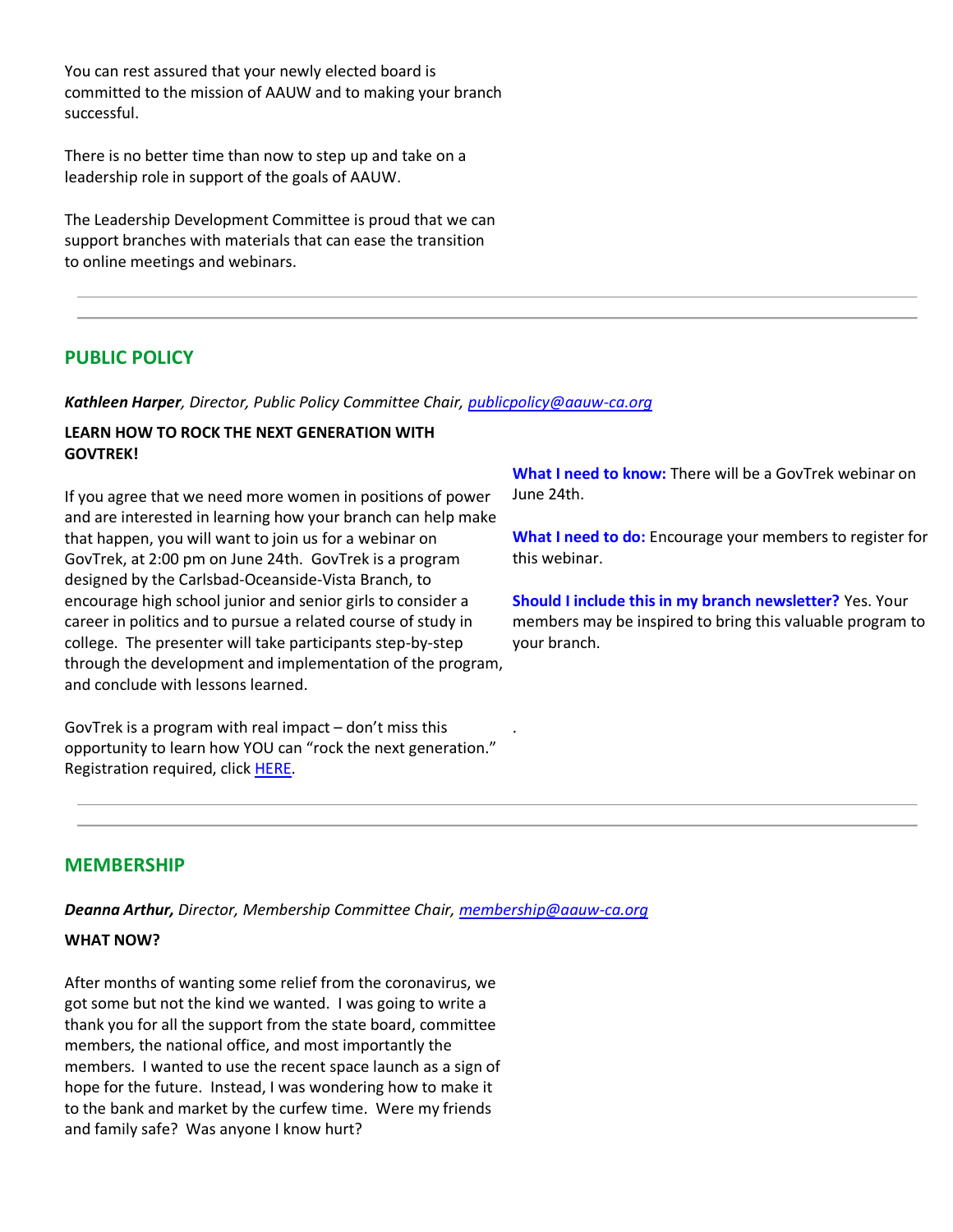Events of the past few days shine a spotlight on racial inequity in our society. This intersects with gender inequity, which AAUW seeks to eliminate. Until our mission of gender equity has been accomplished, we need to keep our branches alive and we need to bring in new members and we need to be in the public eye and we need to let people know where we stand.

I know I am an AAUW junkie but what we do is so important that we have to stop being the world's best-kept secret and become the most joined group in the coming year. Tell your friends. Help them join online if they are computerphobic. We need to walk the walk and talk the talk if we want the world to change.

The membership committee was happy to participate with CFO Roli Wendorf, conveying financial and membership information in an online workshop. Thanks to Roli's leadership it was a great success. The questions just keep coming.

*Submitted by Sandi Gabe, Director, Communication Committee Chair, [communications@aauw-ca.org](mailto:Communications@aauw-ca.org)*

#### **MEMBERSHIP TRACKING TOOL ENHANCED**

Are you tracking your branch member activity? Would you like to include state activities in your tracking? The AAUW California webteam has upgraded the membership participation tracking tool so that you can include AAUW California State activities.

Clic[k HERE](https://www.aauw-ca.org/its-here-an-easy-way-to-measure-how-active-your-members-are/) to download the new version that includes a tab to track state activities. Starting in July we'll send the branch president(s) a list of branch members who participated in state webinars.

# **TECH TREK**

*Susan Negrete, and Alice Hill, Tech Trek State Co-Coordinators, [techtrek@aauw-ca.org](mailto:techtrek@aauw-ca.org)*

## **CALIFORNIA TECH TREK: NOT OUR NORMAL SUMMER!**

As California moves into another phase of the pandemic, it's sure not business as usual – but Tech Trek summer tasks will continue.

• **California Tech Trek tee-shirts are coming!** Selected campers will be honored with an official 2020 tee-shirt

**What I need to know:** The membership tracking tool has been enhanced to include a place to note member activity in state webinars.

**What I need to do:** Download the new tool.

**Should I include this in my branch newsletter?** No. This resource is primarily for branch leaders.

**What I need to know:** Tech Trek Coordinators continue to complete tasks for this year and begin the planning process for 2021.

**What I need to do:** Make sure all required spreadsheets have been submitted.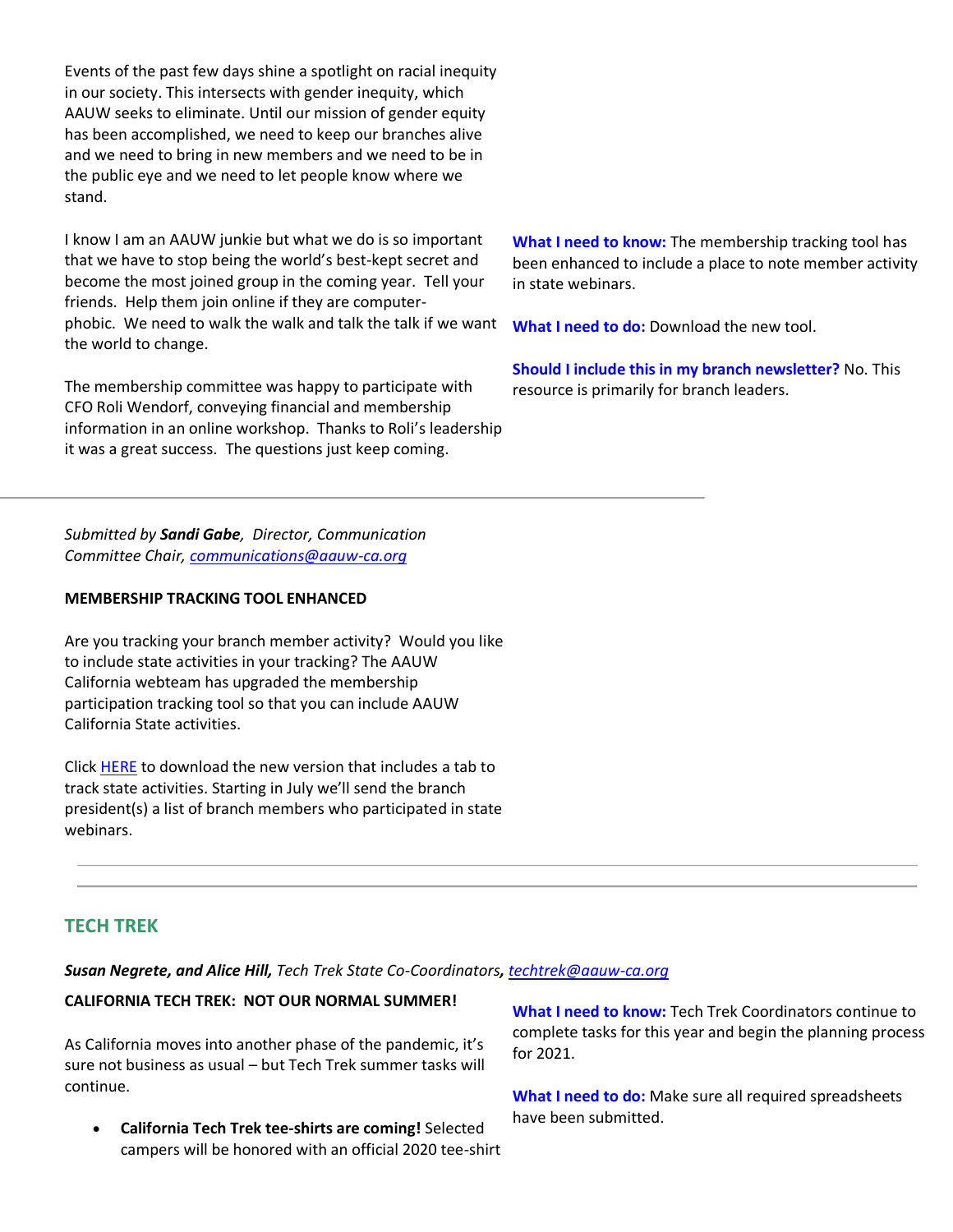that they can always wear proudly! Due to pandemic manufacturing and distribution schedules, the shirts should arrive in mid-summer. Stay tuned for more details!

- **Selected camper spreadsheets:** We need tee-shirt sizes but only for selected campers! If you haven't submitted your spreadsheets to the California Co-Coordinators please send it to[: techtrek@aauw-ca.org](mailto:techtrek@aauw-ca.org) (Our mailboxes are full - please don't send them twice!)
- **Branches plan to honor campers:** Tech Trek branches and IBCs have gathered to devise ways to honor their 2020 campers when the time is right. Following are a variety of ideas: STEM Day; Professional Women's Day; searching YouTube and TED Talks for appropriate topics and messages; student recognition days; ice cream socials; gifts included iPads, tablets, and books.
- **Donor letter template:** See the California website Tech Trek Forms & Document page to download the letter. The password is aauwca. Please contact us to request content adjustments[: techtrek@aauw-ca.org](mailto:techtrek@aauw-ca.org)
- **Approved virtual Tech Trek pilot!** Kudos to Mary Isaacs, UCSD Camp Director, for collaborating with camp affiliate Qualcomm to develop and test a virtual pilot program this summer. Congratulations – this could be a model for 2021 if needed!
- **State & camp leadership meetings:** State leaders, camp directors, and treasurers will have monthly Zoom meetings to discuss and plan for 2021.

Stay Safe – Be Well!

Don't Forget Tech Trek Fundraising! As this economic year like no other continues, strategically plan for 2021 fundraising activities! Refer potential donors to the AAUW National website [HERE.](https://ww2.aauw.org/donate-gift-new/?treatment=TECHTREK)

Branch Tech Trek Teams: Got Questions?

Contact both Tech Trek Co-Coordinators, Alice Hill & Susan Negrete, at one email address: [techtrek@aauw-ca.org.](mailto:techtrek@aauw-ca.org)

# **TITLE IX**

## *Alicia Hetman, Title IX Consultant, [titleix@aauw-ca.org](mailto:titleix@aauw-ca.org)*

## **TITLE IX: NEW DEVOS RULES MAKES IT EASIER FOR SCHOOLS TO IGNORE SEXUAL VIOLENCE**

The #MeToo movement held the promise of an important cultural shift. No longer would survivors of sexual assault have to fear coming forward. But in May, the Trump administration undercut this progress when Betsy De Vos, Secretary of Education, issued new rules that will substantially weaken

**What I need to know:** The Administration issued new rules that will substantially weaken important protections for survivors of campus sexual misconduct – changes that are the most devastating we have encountered.

**What I need to do:** Keep yourself informed and watch for resources being developed by AAUW staff.

**Should I include this in my branch newsletter?** Keep your branch informed as you honor the girls you selected.